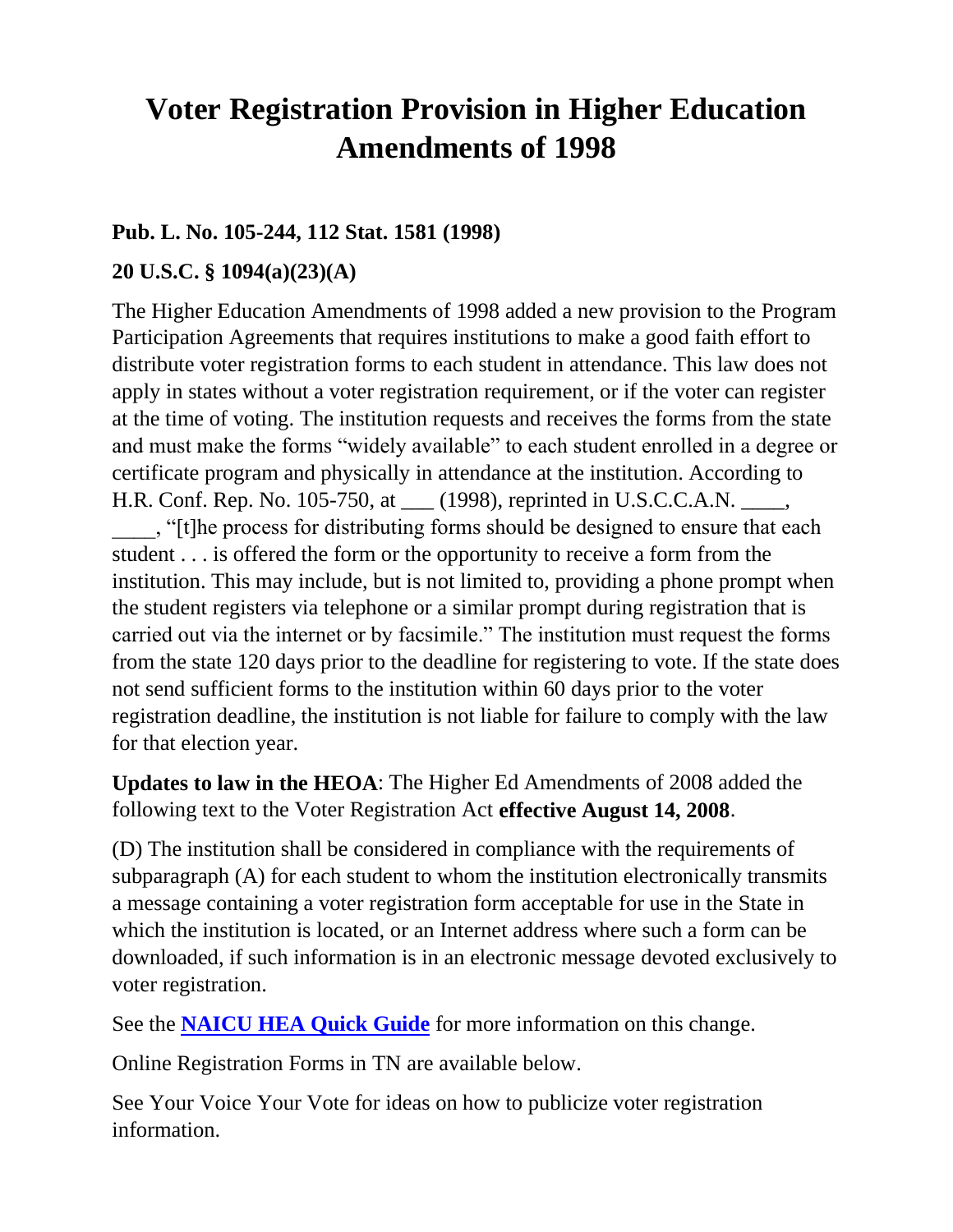This law applies to general and special elections for federal office (defined in Section 301(3) of the Federal Election Campaign Act of 1971, [2 U.S.C. § 431\(3\),](https://www.govinfo.gov/content/pkg/STATUTE-107/pdf/STATUTE-107-Pg77.pdf) as the office of President or Vice President, or Senator or Representative in, or Delegate or Resident Commissioner to, the Congress) and the election for governor or other chief executive within such state.

Failure to comply with any of the provisions of the Higher Education Program Participation Agreements can result in liability not to exceed \$25,000 for each violation.

Other Resources:

<https://www.usa.gov/register-to-vote>

# **How to Register to Vote in Tennessee**

In order to participate in an election, a qualified voter must be properly registered no later than thirty (30) days before the election. The election commission office will process any by-mail voter registration form that has been postmarked at least thirty (30) days before the election. T.C.A 2-2-109.

- **[Register to Vote using our Online Form](https://ovr.govote.tn.gov/)** or **[Download, Print, and Mail a](https://sos.tn.gov/elections/services/register-vote-paper-form-mail-or-hand-deliver)  [Paper Form](https://sos.tn.gov/elections/services/register-vote-paper-form-mail-or-hand-deliver)**
- **[Check Your Voter Registration Status](https://tnmap.tn.gov/voterlookup/)**
- **[Contact Your County Election Commission](https://tnsos.org/elections/election_commissions.php)**
- **[View our Frequently Asked Questions](https://sos.tn.gov/group/4/faqs)**

Steps to Register to Vote:

## **1. Check to see if you are eligible to register to vote in Tennessee**

To be eligible to vote in Tennessee:

- You must be a citizen of the United States.
- You must be (18) years of age or older on or before the date of the next election.
- You must be a resident of Tennessee. View Guidelines for [Determining Residency](https://sos.tn.gov/elections/guides/guidelines-determining-residency) and special considerations for [Homeless](https://sos.tn.gov/elections/faqs/where-do-homeless-persons-register-vote)  [Persons Residency](https://sos.tn.gov/elections/faqs/where-do-homeless-persons-register-vote) and [Non-resident Property Owners.](https://sos.tn.gov/elections/faqs/can-non-resident-property-owners-register-vote)
- If you have been convicted of a felony, your eligibility to register and vote depends upon the crime you were convicted of and the date of your conviction. If your conviction made you ineligible, you may